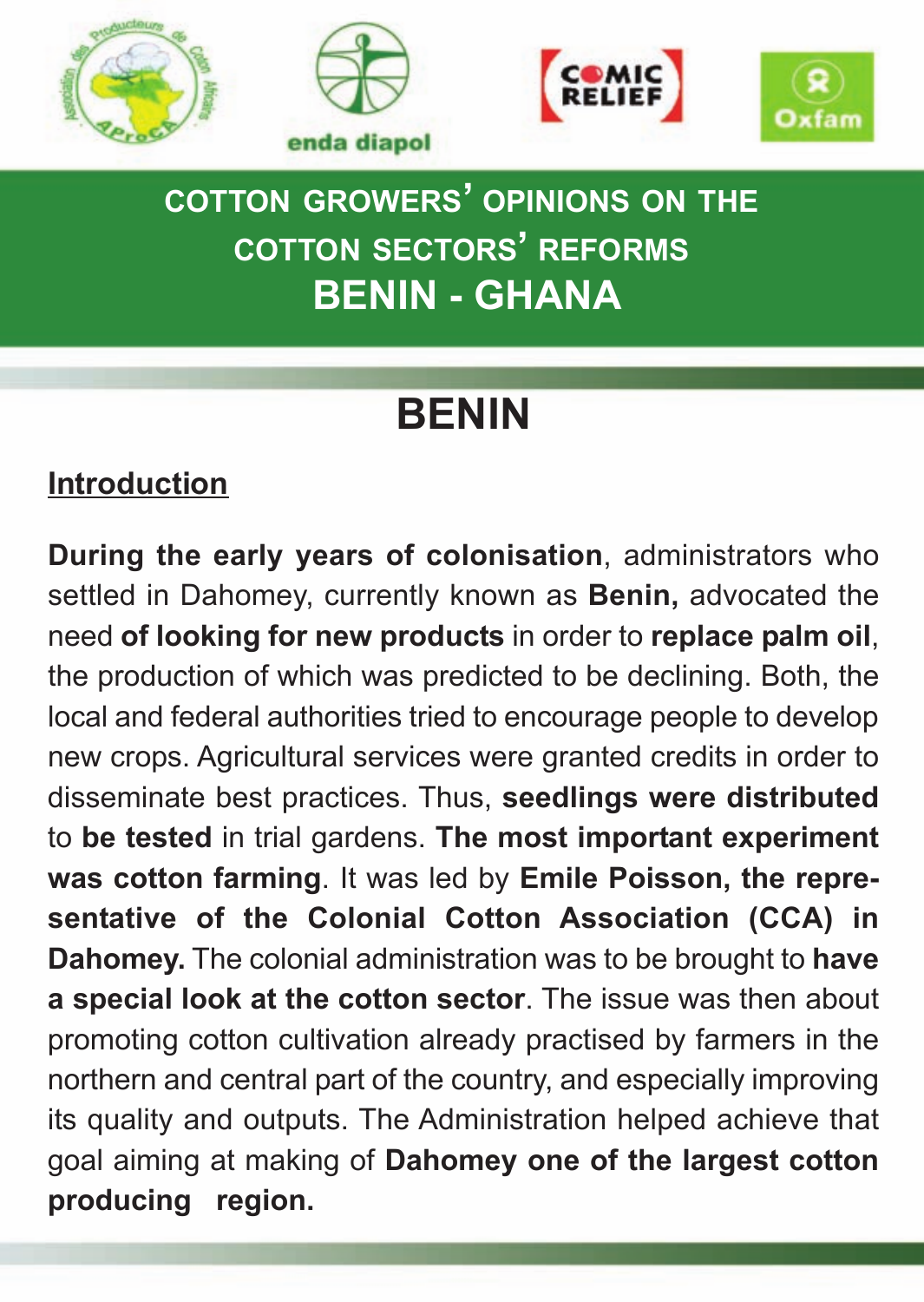# **i - genesis and evolution of cotton growing in Benin**

At its inception in 1949, the French Company for the Development of Textile Fibres **(cfDt)** took on **to handle the cotton industry as a whole**. All the main functions were handled by that French company. And that pattern prevailed until **1974**, **corresponding to** the creation of the National Company for Agricul**tural Promotion (SONAPRA), which was to manage** the sector together with **cfDt** acting since forth as **a technical and financial partner**. **this monopoly** led the cotton sector until **the outbreak of a series of crises partly due to global price fluctuations, the structural Adjustment programs, the nefarious effects of the devaluation of the cfA franc etc**… **the drastic reduction the government budget** did not allow CFDT to honour all its commitments *vis-àvis* public companies among which SONAPRA. As a result, it led to **a competence transfer to some other private operators**.

## **ii - the liberalisation process of the cotton sector in Benin**

**the objective of liberalising** the cotton sector was **to encourage the participation of private actors at all the different stages** of the process so as **to increase its profitability**. This policy was carried out

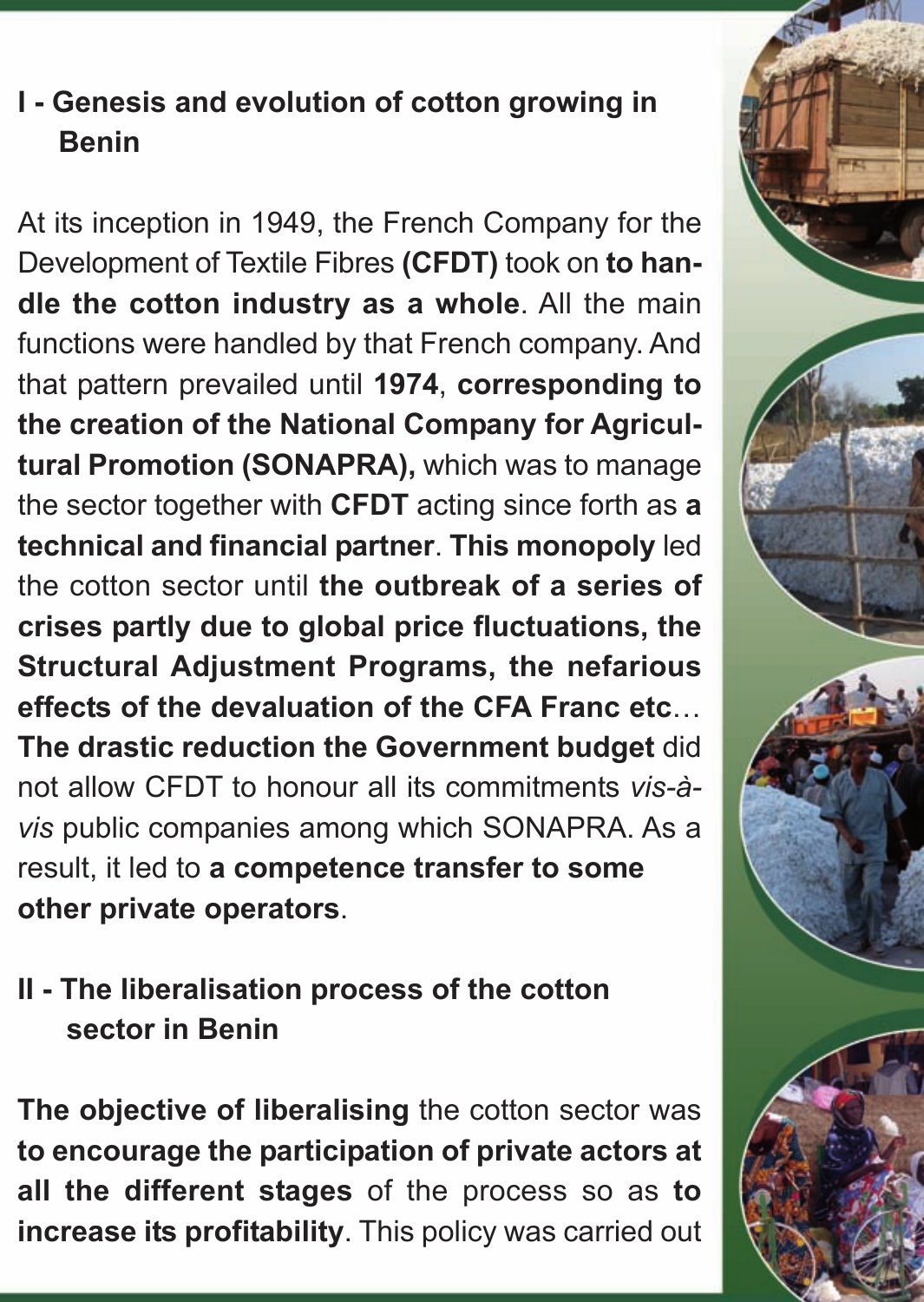**through stages**.It began with the **input market**, then, **ginning** till the privatisation of the industrial instrument of the SONAPRA.

## **A - Liberalising the input market.**

**the input market** was the **first step of the liberalisation policy initiated** by the State. The transition began in 1992 with **the creation of the Association of producers and Agricultural input Suppliers (GPDIA). SONAPRA** which used to proceed by invitation to tender before any grant of input market transferred **about 20%** of this prerogative to **a new private company**. The latter subsequently gave birth to another sister company belonging to the same owner, and a third shortly after. There was an agreement between the three companies to which the input market was given from 1993 to 1995. During that period, **producers**, like input suppliers, felt the need of organising themselves within **the federation of farmers' Unions (fUpro)**. **with regard to the monopoly** held by the three companies, there were more and more **regular protests** against the results of the bids for the selection of input suppliers. **the gpDiA** started since then to experience **its initial difficulties**.

Thanks to the coming of **a new government into power in 1996**, **this private monopoly** had been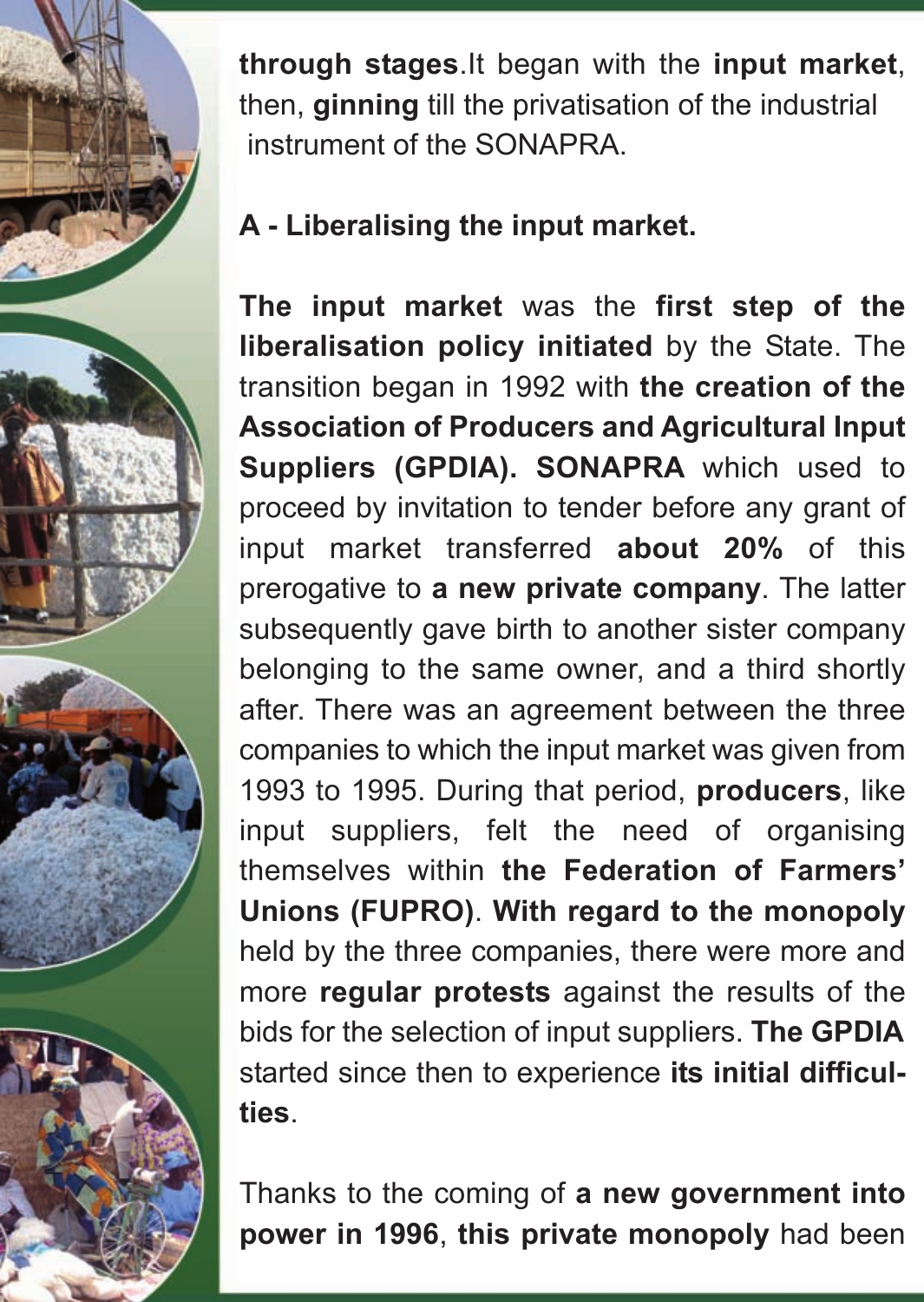challenged, and new companies were thus allocated market shares. In 1997 there were **ten (10**), then **twelve (12)** companies in **1999** to share the input market in Benin. Yet, because of **a lack of professionalism**, some of **the suppliers marketed inputs of a poor quality**. Thus, in order to regulate the market and promote a sound management within the family of input suppliers, **cAgiA was created.** As its name suggests it, the Cooperative of Agricultural Inputs Supply and Management proceeds by cooperation. It resorted to means and methods different from those of GPDIA. Among those methods were the establishment of a **bank guarantee** for the companies selected by the tender, and **a strict respect of terms and conditions**. CAGIA is assisted in its task by the State services (quality control, research). It created an input commission which provides a framework for discussion between different suppliers. Thus, in this commission, the dealers could find an agreement on the prices they offered in their bids. Those prices are then validated by the CAGIA and authorised by the Ministry of Agriculture before being adopted throughout the country. The functioning system of CAGIA was effective since it kept away less professional suppliers of inputs. Thus in **2003**, **the number of eligible companies decreased from 12 to 5.**

**Despite this regulation** of the input market, **the procedure of cAgiA still remains questionable** since there might still be an agreement between input

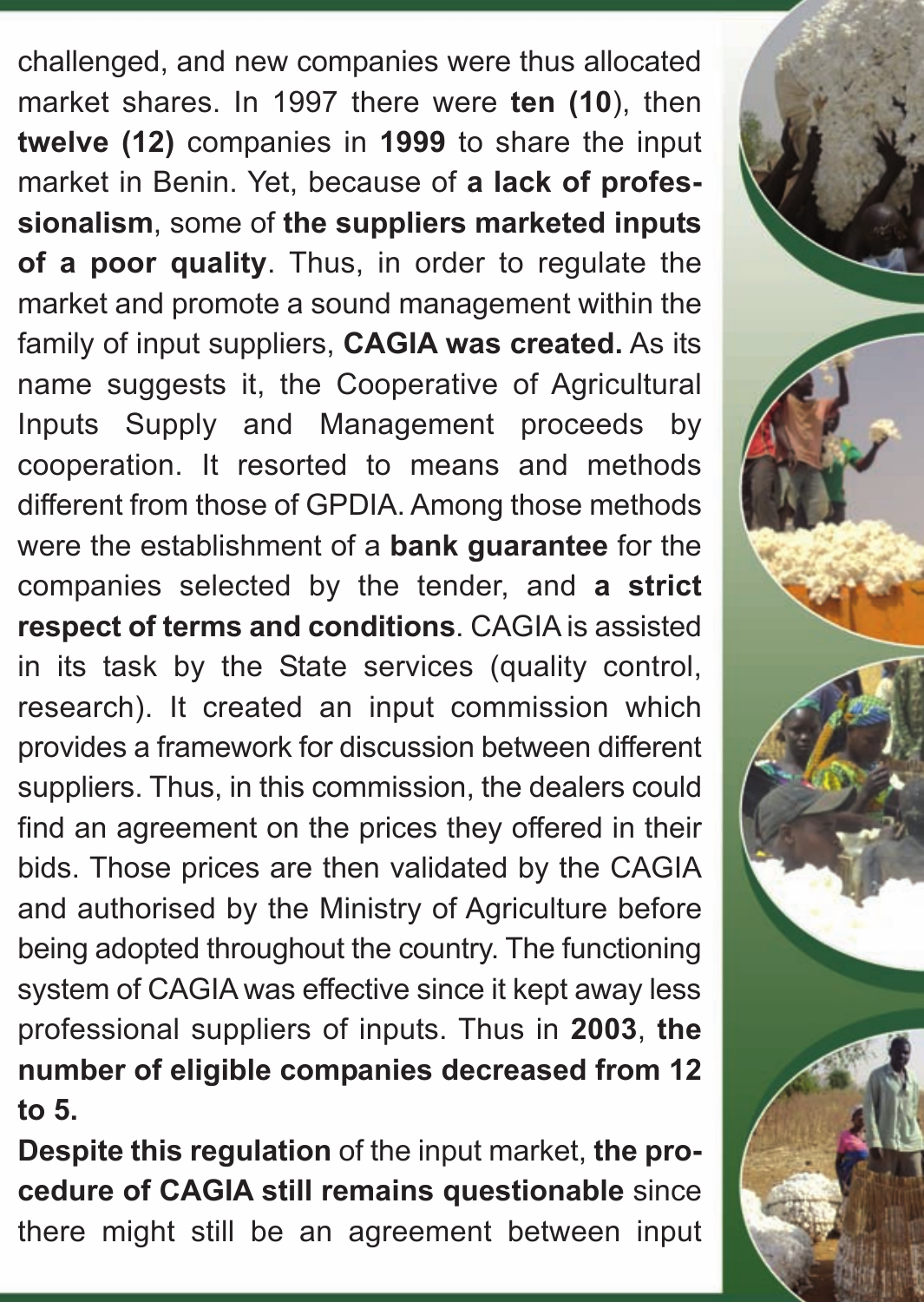suppliers, which would consequently result in a high pricing practice through the formation of cartel. Following to **the change of political regime that occurred in Benin, in 2006**, the new Government decided to establish **the national council of cotton input importers and Distributors (cniDic)** made of all the input importers and dealers settled in Benin. This new device should introduce competition and revive confidence within the family of input dealers in Benin.

#### **B - Liberalising cotton ginning sector**

After the input market in 1992, it is the turn of **the ginning** section to be **liberalised**. The No. 95-285 of 03 October 1995 decree transferred this function to the private sector. **this measure** helped set up a **first generation of gins (BAc, icB, and socoBA**). To promote the development of those new plants, **public Authorities** gave them **supplying advantages according to their ginning capacity, and tax exemptions as well**. Two years later, that is to say in **1997**, **two second-generation plants were created: AmL and seicB.** With regard to the expanding of ginner groups, the latter organised themselves and created the **Association of producers and ginners of Benin (ApeB).** Its role consisted in regulating the ginning market. Subsequently, three (03) new companies entered the market, hence **the third generation of gins:**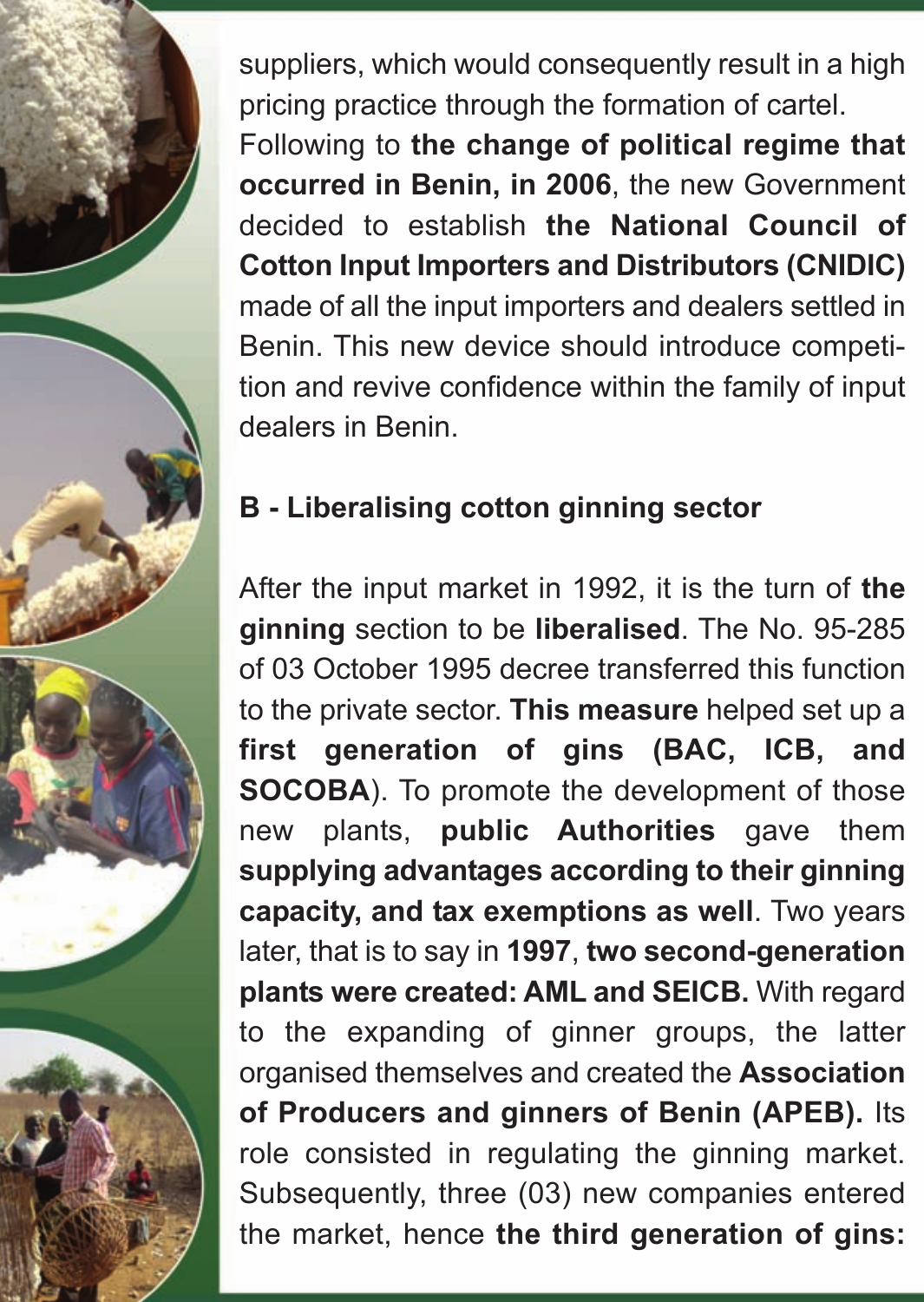**MCI, and SODICOT IBECO.** Unlike the first generation plants, those of the second and third generations did not receive any tax exemption and supplying support from the State. The successive plant setting up has **increased more than proportionally, the ginning capacity of the country (587, 500 tons) as compared to the national output average (370,000 tons).** This overcapacity impacted on the cost of the fibre. Frequently, **ginners** were to face with **dissensions** in the **allocation of seed cotton**. The tensions generated within APEB, due the non compliance with the rules by some ginners, were to lead later on to its splitting into two entities. Hence the creation in 2001 of **AscoB (the Association of cotton companies of Benin).** 

Despite the creation of this new association, disagreements among ginners still persisted. Therefore, **the government created in may 2006 the national Council of Cotton Ginners (CNEC)** encompassing all the cotton ginning companies in Benin. The framework provided by this committee should help reach consensus on the interests of each ginning Benin.

#### **c - the creation of a joint-trade organisation**

To sustain the actions undertaken within the framework of liberalisation of the sector, key stakeholders decided to create in **1999 the cotton interprofessional Associations (Aic).** To better meet the expectations of all the stakeholders, especially in the prospect of better management of the physical and

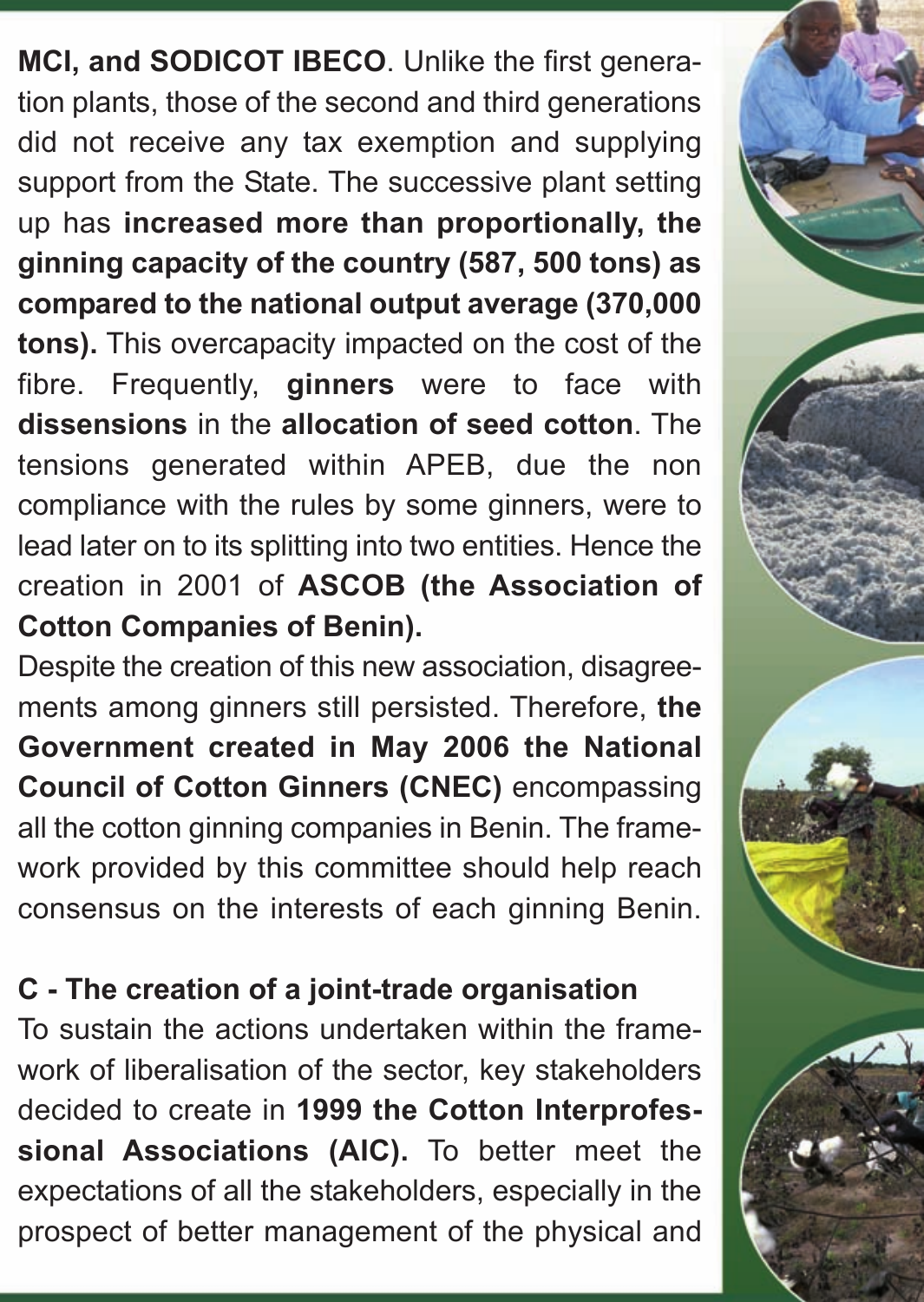financial flows, **the central of secure payments and recoveries (cspr) was created the following year** to assist the AIC, and appeared as the secular arm of the AIC. It operates as a clearing house of all financial transactions of the sector. It was created **to ensure a smooth outcome of input credits matters**. The effectiveness of the functioning system of the CSPR was bound to the compliance with those rules. Unfortunately it had not always been the case. Some ginners did not pay after receiving their seed-cotton. And this situation weakened the CSPR and often put it in an awkward position.

Given the ginning overcapacity, ginners were often confronted with a supply shortage. Therefore, on the basis of the national output, the joint-trade organisation set quotas of seed-cotton by ginners, and worked out the evacuation plan. And ginners did collect their seed-cotton according to that evacuation plan. Additionally, the latter had to pay a 40 % deposit before their factories were supplied with seed-cotton.

In a nutshell, the liberalisation process in Benin has fostered the creation of institutions the operating costs of which are borne by the sector. These costs represent supplements as compared to the monopoly position held by SONAPRA. The 3 institutions are: AIC (1 billion FCFA), CSPR (725 million FCFA), CAGIA (228 million FCFA until its disappearance in 2006). In 2002, the calculation of these aggregate amount showed that the cost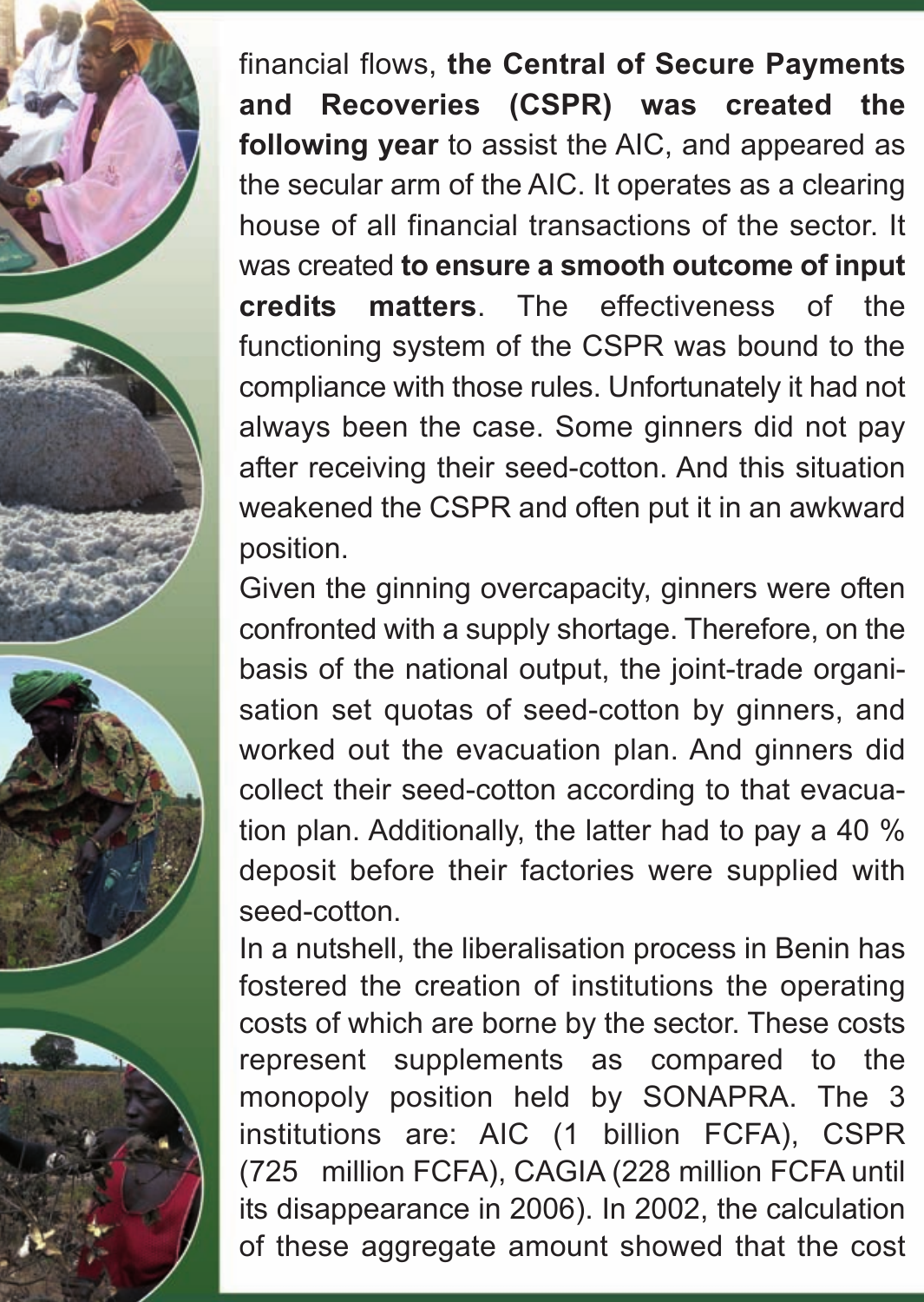supported by the cotton sector for its liberalisation was about 5 FCFA per kg of seed-cotton

#### **D - the privatisation of the industrial instrument of the sonAprA**

**that privatisation took place in 2008**. A new company **called** *Société de Développement du Coton* **(soDeco)1 was created** and was made of **ten gins of sonAprA**. **the option** agreed upon was **the opening of an issued share capital**. Thus, **the government** should be represented with **33% of shares**, **a strategic private** operator with **33%** too, and **the remaining shares by producers, workers and local communities.** 

#### **conclusion**

**in the general opinion of experts**, **the liberalisation of the cotton sector in Benin did generate scores of stakeholders. the collaboration** between them was sometimes hampered by **the interests** at stake. Some stakeholders perpetually questioned the modus operandi of their sector. **those disputes** which often led to **the dismissal of the heads**, or to **the rebellion of members,** made it difficult to achieve the goals of the liberalisation. Faced with this reality, **the government**, which planned to gradually transfer its competences to private sectors, **would finally give up withdrawing from the cotton industry**. As an arbitrator and regulator, the public authority constantly provides assistance to the sector. Financial deficits will be paid off and tensions eased. Despite its being liberalised, the Government still massively intervenes in the management of the sector. However, in the opinion of observers, **the cotton sector in Benin is an integrated private sector.**



1 Cotton Development Company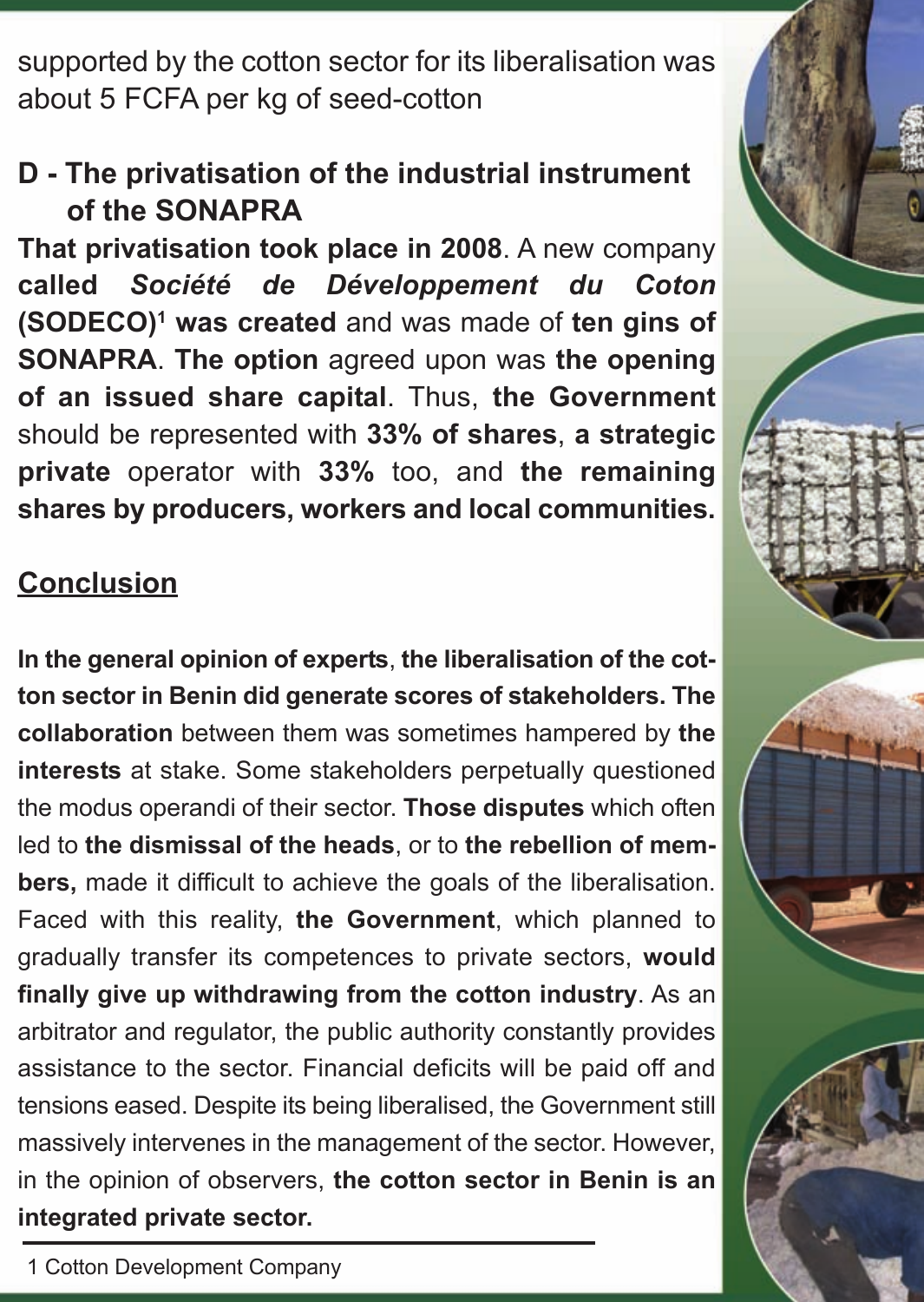# **ghAnA**



**Cotton is grown in the Northern part of Ghana,** a dry region of the country characterised by a low economic development in comparison with the Southern area predominated by cocoa growing on which hinges the economy of the country. Cocoa and cotton are both cash crops grown in Ghana, but they did not have the same impacts on the development of the country. This disparity is said to have been existing prior to the creation of Ghana, since in 1953, that is to say, in the colonial era, officials in charge of the Northern area had already drawn the attention of the colonial administration on the disparities between the two farming areas of Ghana because cotton did not manage to ensure a sustainable development to the North as did cocoa in the South.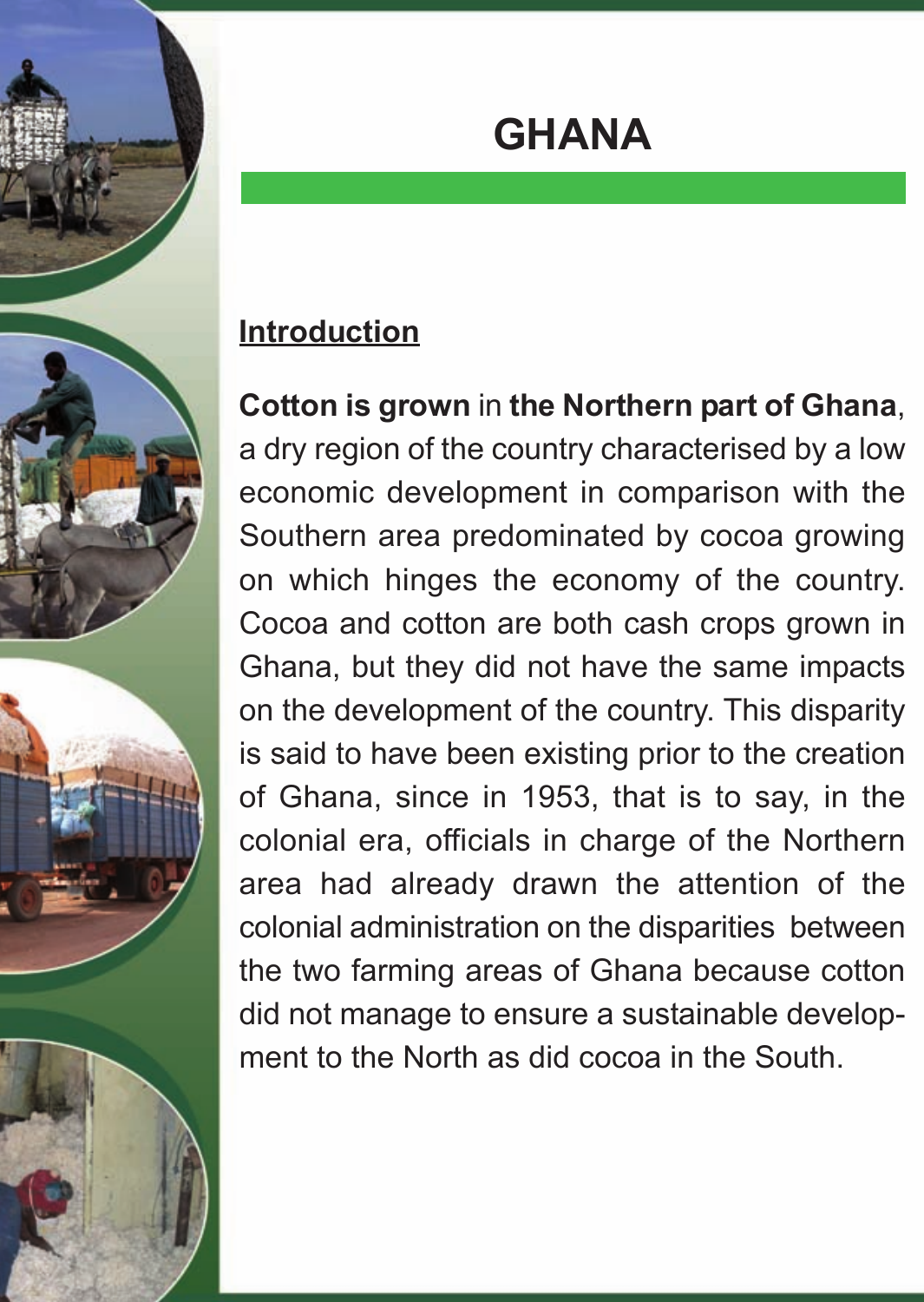# **i - genesis and evolution of cotton growing in ghana**

Indeed, **during the colonial period**, the North was a **labour pool for the big cocoa farms and gold mines**. **there were not incentive political measures** aiming at holding people in that region. **At the independence** of the country in 1957, an **"agricultural modernisation"** policy was launched. It was based on the farming model of developed countries with the use of tractors on large areas of farmland. To achieve the targeted industrialisation goal, the new State undertook protectionist measures to encourage the development of the local industry. Ten (10) years after its independence, that is to say in **1968,** *Ghana Development Cotton Board* (GCDB) had been established. This organisation was responsible for, among other things, carrying out certain vital functions of the sector, notably the supervision of producers both at the level of their groups and cotton fibre marketing abroad. During the following two years **(1969** and **1970**), **the outputs significantly increased**. Yet, **the two oil shocks** of **1973** and **1979**, **negatively impacted** on the global prices of agricultural products, and **mainly on cotton**. **the purchase price of seed-cotton** suffered a **significant decrease**, and the emerging success foreshadowed in the cotton industry of the country gradually crumbled. As direct consequences of this phenomenon, **the price offered** to Ghanaian producers was **very low** and **the supervision service became ineffective**.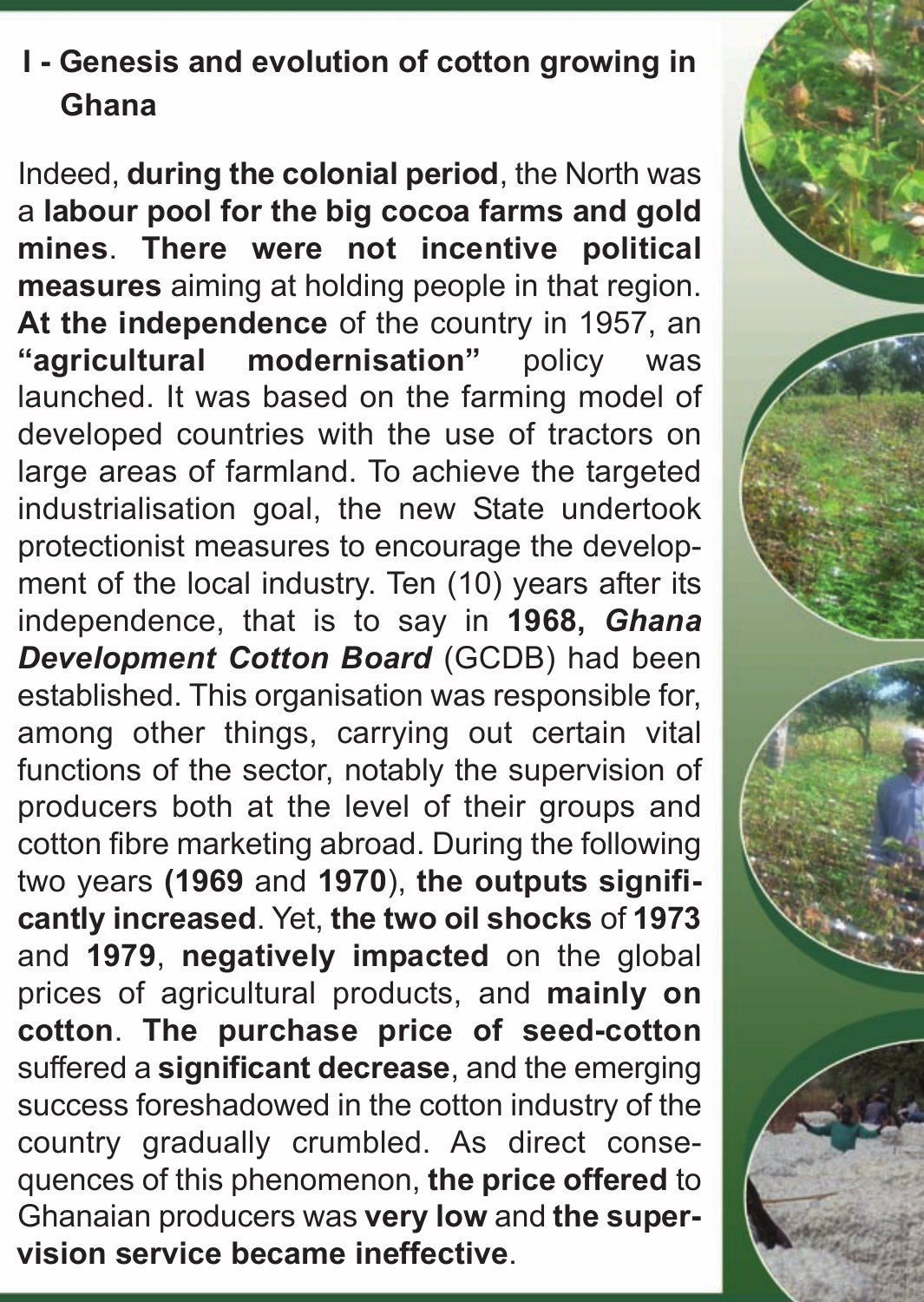his situation plunged **the local industry** into **crisis** because of the lack of fibre supply. **several textile companies** of medium and large sizes **went bankrupt**. In 1982, the only firms that survived the crisis of 1970s operated at 5% of their capacity.

It is in **such a gloomy context** that the **world Bank intervened** through its economic liberalisation policies meant to boost the Ghanaian cotton sector start anew.

#### **ii - the liberalisation process of the ghanaian cotton sector**

**the 1970s** crisis which lasted until the middle of the following decade had made it **difficult for the state** to handle the cotton sector efficiently. **to reduce state intervention**, **cgDB was privatised in 1985** and became **ghana cotton company Limited** (GCCL). In that new company, **the state** now holds **30% of the capital**, the remaining **70%** were distributed among **the textile companies, input suppliers and the Agricultural** Development Bank (ADB). To boost cotton **growing**, a set of measures were taken to assist the stakeholders of the sector. One of those measures was the **"free" distribution of inputs**. In return for this favour, the price offered to producers remained relatively low. That policy favoured the coming into the sector of several ginning companies among which: **Juni Agro, Agro star, Upper west, cotton promotion Ltd, intercontinental farms Bafcot,** etc.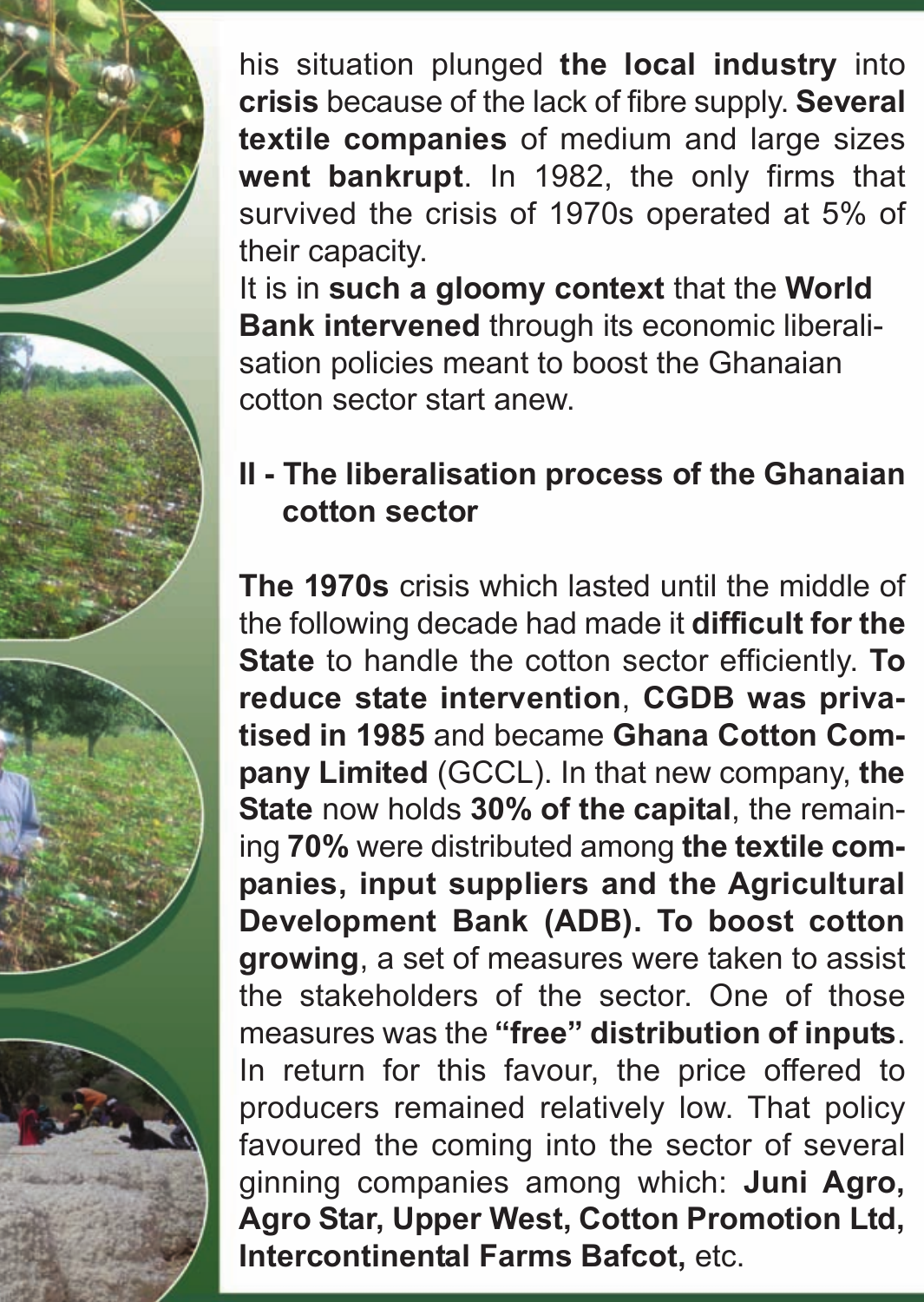After a decade of collaboration with the private cotton companies, **the government** decided **to sell off its entire share (30%) to other operators**. With this share transfer, the Government totally withdrew from the cotton sector. Meanwhile, it failed to set up mechanisms to regulate the cotton sector which was since then entirely controlled by the private sector. Between **1996** and **1997**, twelve cotton companies were involved in the management of cotton in Ghana. **the inputs** which used to be provided free of charge **was to be granted as a loan in kind**. This policy led to large-scale embezzlements by farmers who increased the debt of cotton companies *vis-à-vis* the Agricultural Development Bank (ADB). And, **the cotton companies were sagging under the weight of debts** incurred from this financial institution.

#### **III - Troubles within the Ghanaian cotton sector**

Since **the overall withdrawal of the public power**, through the sale of its shares to private sectors, almost all **the functions that were devolved to it have been transferred to new the shareholders.** Only **two** of them **remained under state control**: **seed certification** and **maintenance of rural roads in cotton areas**. Yet, it should be noticed that **the government failed to fulfil its duty**, and **the tracks deteriorated** at an alarming rate. **the remoteness of production areas** from the harbours constitutes a bottleneck for the sector. **the rural roads have become unfit for cars** and do not favour the removal of cotton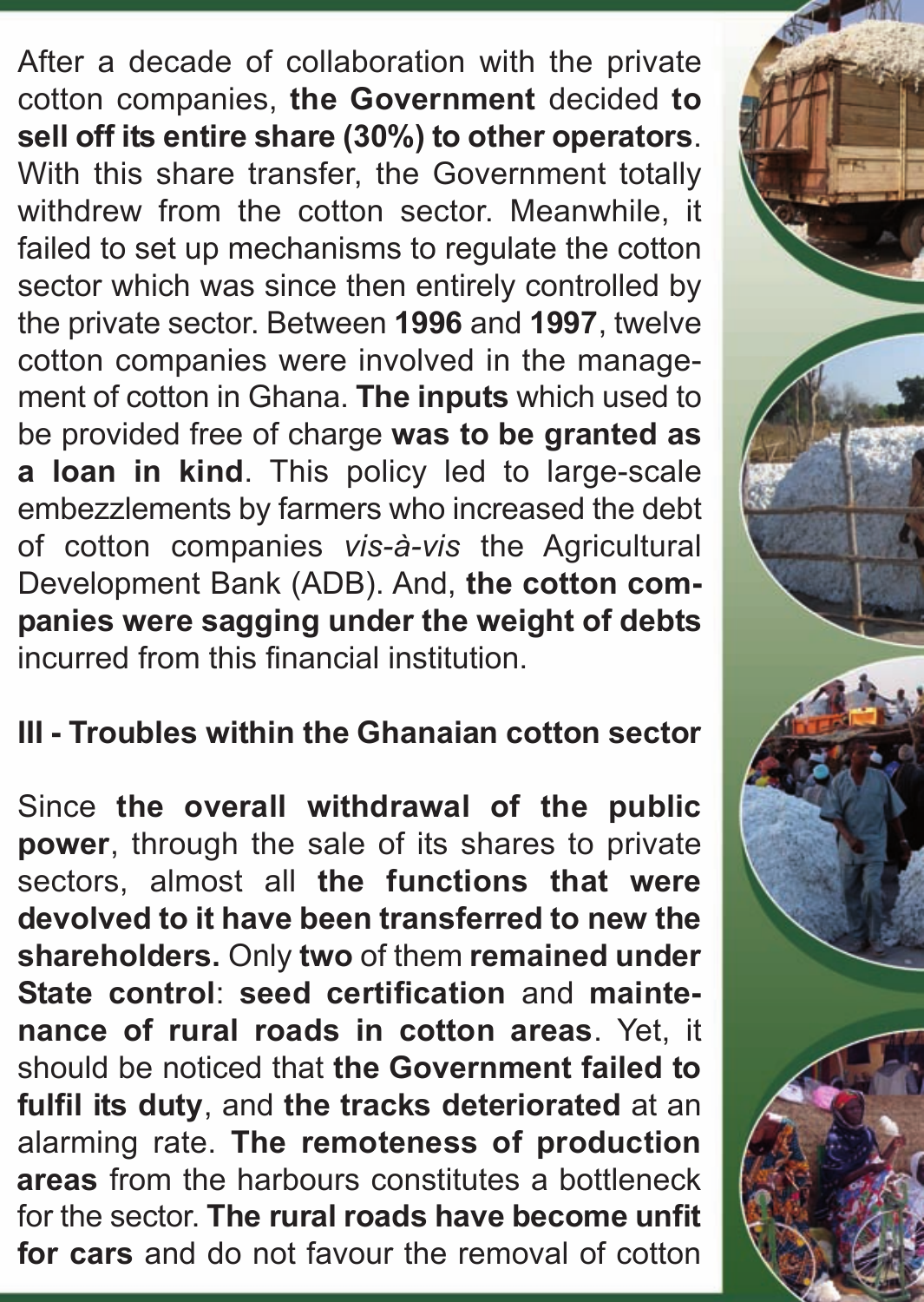from the North to the Southern coast.

Transportation costs that are subsequently increased put a strain on the profitability of the production and hinder the economic development of sector. Moreover, **the quality of seeds** was often **criticized by producers**.

Also, with the **new private operators** entering the sector, **inputs of very poor quality** have appeared in the market. They are mainly chemicals from Asia that have been introduced in Ghana without the necessary checks. Those products, most the time highly toxic components such as *endosulfan* from **china** and **india,** are banned from the European Union market, but freely imported into Ghana. They have engendered **serious environmental problems** (water and air pollution, poisoning and destruction of wildlife etc…) which **negatively affect the quality of cotton.** Finally, **cotton production** is totally cut off from research. **there is no direct link between** *Savanna Agric Research Institut cotton* Program (the national cotton research institute) and the needs identified by the stakeholders of the sector. Likewise, **dissemination services** are **virtually non-existent** (as a case in point, there is only one agent for 10,000 producers).

**two more recent attempts** have been made in order to recover the sector: **zoning** and **setting up producer organisations from base to summit. But both** of **them failed**.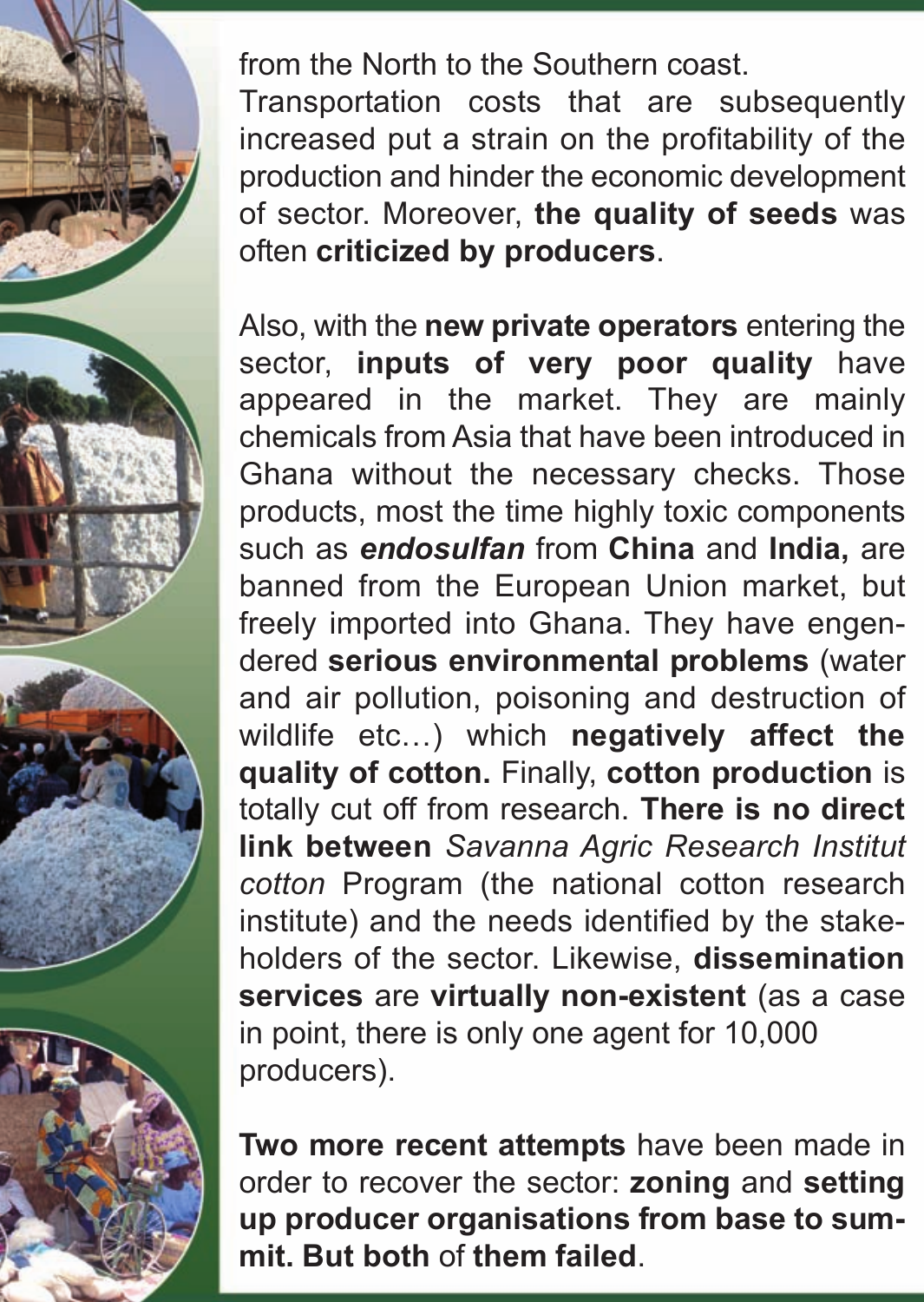According to experts, **the ghanaian cotton sector** has all kind of ailments: **bad policies, mismanagement, lack of consensus among stakeholders, poor yields, low outputs, poor quality of inputs, poor quality of fibres, etc.**

**the creation of cotton companies** is subject to **no compulsion**. **no qualification criterion** is demanded before exercising in this industry. **no financial quarantee** is required either. And there **is no minimum production fixed**. **Anarchy** would be **the best term to describe the cotton sector of ghana. the radical liberalisation** has exacerbated **the difficulties of the sector** and plunged it into some sort of **agony** with the **bankruptcy of the eleven private cotton companies** that were involved in three production areas of the country. **since 2001**, **the government returned** to the centre of the cotton sector by taking over the functions hitherto neglected. **the production has timidly resumed** but some evils still corrupt the sector which continues to suffer from **the liberalisation setbacks**.

#### **conclusion**

Even if **the cotton crisis** is **attributable to all stakeholders** in the sector, it must be stressed that **the government is largely responsible for that**. Indeed, the withdrawal of the Government did not help set up rules that should have governed and defined the relationship between new stakeholders. **the liberalisation process had not**

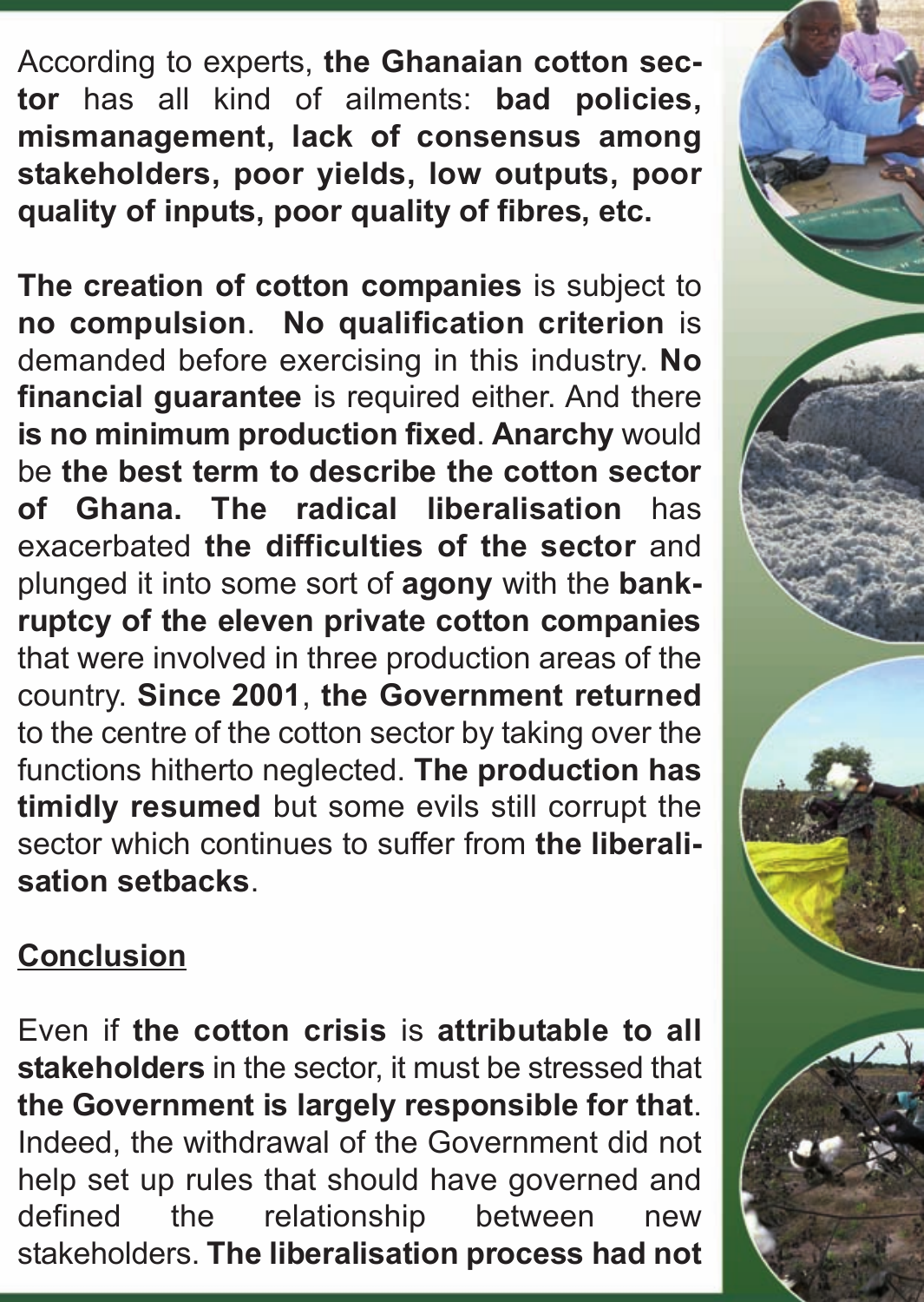**been well controlled**. It seems difficult to understand that the Ghana who shares the same cotton belt with Burkina Faso, Africa's largest producer (over 50% of export earnings), failed to take advantage from cotton (0.2% of export earnings in 2001). **the lack of political will and orientation** rather than a natural disposition to poor cotton growing are likely to be the most plausible explanation to this very fact.

To remedy this situation, Authorities should put the development of the Northern area of Ghana in a special programme with special measures in favour of the cotton sector. Such measures should be undertaken at all the different critical levels of the sector.

**the winds of political change** that has recently swept the country **revived optimism and hope** that, in its way by, it will blow away all the problems of the sector. However, such progress requires **the establishment of a strong producer organization** capable of **undertaking all the changes necessary to the revival of the cotton sector in ghana**. Initiatives are being undertaken in this respect after the failure of the reforms, since there is a **slight recovery of the cotton in ghana.**